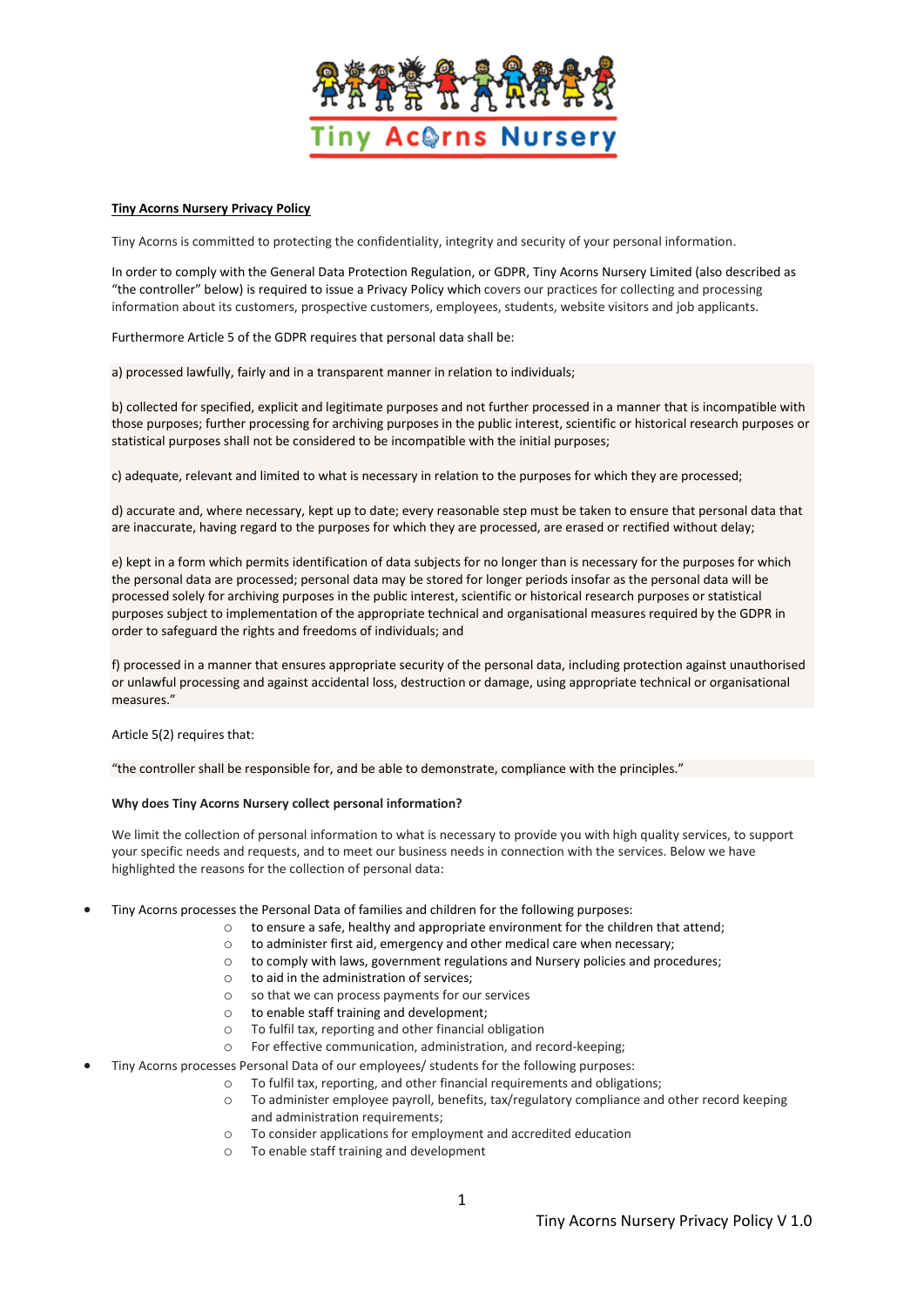

#### **How do you consent to Tiny Acorns' use of your personal information?**

By providing your personal information, you are consenting to its collection, use and disclosure by Tiny Acorns for the purpose outlined in this privacy policy. In light of the nature of our services, as well as applicable laws and regulatory requirements, if you choose to withhold some types of personal information or opt out of providing it, we may not be able to provide the services requested.

### **What personally identifiable information does Tiny Acorns collect?**

For the families and children who attend:

Tiny Acorns Nursery processes personal data including but not limited to sensitive data, such as name; address; telephone contacts; date of birth; email addresses; authorised and medical contacts, gender; physical conditions; disabilities, special needs, health information, allergies, dietary requirements; child photographs; care records (behaviours, illnesses, medication, food etc); learning and development records (activities, observations, photographs), payment details, funding applications and enrolment information (Personal Data).

If you are prospective customer, we will collect:

• Contact information that you provide voluntarily when requesting information via telephone, online or in person. Contact information may include your name, telephone/fax number, and email/mailing address.

If you are an employee, apprentice/student or applicant, we will collect:

• Typical information that you provide voluntarily via telephone, online or in person including your name, mailing/email addresses, telephone number, employment history with job descriptions, education, references, affiliations and other relevant information for payroll, benefits and administration.

Tiny Acorns may share Personal Data under the following circumstances: (1) if you receive government funding the Nursery will share Personal Data with the funding provider; (2) with any other setting your child attends or may attend; (3) third party processors that are subject to confidential non-disclosure agreements (see details on Abacus below); (4) as required by Court Order, law or regulation; (5) if the Nursery suspects child abuse and/ or neglect, it will report these concerns to the relevant authorities in accordance with its policies and procedures and regulatory requirements.

If your child has special educational needs it may be necessary to share your child's data with outside agencies e.g. speech and language, physiotherapy, occupational therapy or portage, **but we will seek separate consent for this at the time.** 

We will never share your data with anyone for marketing purposes.

# **Your rights under the GDPR**

Your rights include:

- the right to ask for and receive copies of the personal information held on yourself, although some information can sometimes be legitimately withheld;
- the right, in some circumstances, to prevent the processing of personal information if doing so will cause damage or distress;
- the right to ask for wrong information to be put right;
- the right to seek compensation if an organisation does not comply with the Data Protection Act 1998 and you personally suffer damage;
- In some circumstances, the parent or legal guardian of a child or young person may have a right to receive a copy of personal data held about a child/young person in their legal care. Such cases will be considered on an individual basis where the individual concerned is deemed to have insufficient understanding of their rights under the Act.

You also have the right to ask the Information Commissioner, who enforces and oversees the Data Protection Act 1998, to assess whether or not the processing of personal information is likely to comply with the provisions of the Act. Please go to [www.ico.gov.uk](http://www.ico.gov.uk/) for more information.